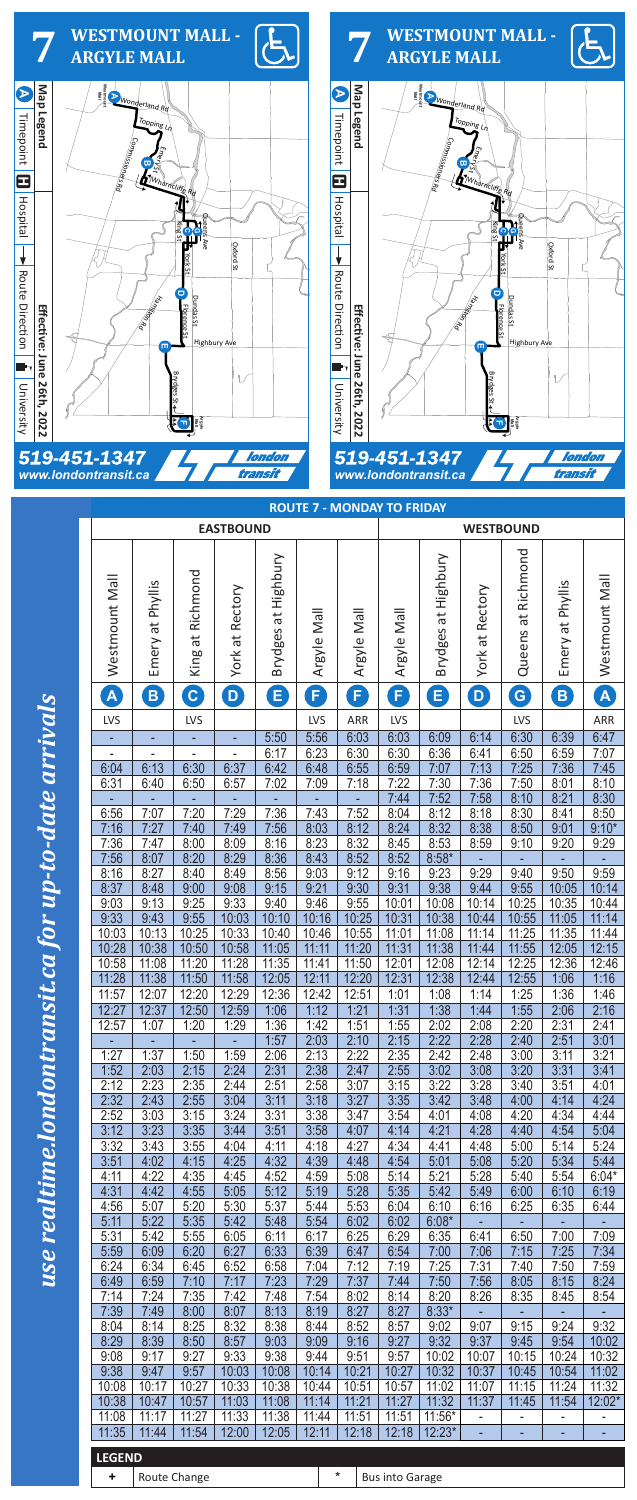

| <b>ROUTE 7 - SATURDAY</b> |                  |                  |                  |                                 |              |                  |                        |                               |                 |                       |                  |                |  |
|---------------------------|------------------|------------------|------------------|---------------------------------|--------------|------------------|------------------------|-------------------------------|-----------------|-----------------------|------------------|----------------|--|
|                           |                  |                  | <b>EASTBOUND</b> |                                 |              | <b>WESTBOUND</b> |                        |                               |                 |                       |                  |                |  |
| Westmount Mall            | Emery at Phyllis | King at Richmond | York at Rectory  | Highbury<br>đ<br><b>Brydges</b> | Argyle Mall  | Argyle Mall      | Argyle Mall            | at Highbury<br><b>Brydges</b> | York at Rectory | Richmond<br>Queens at | Emery at Phyllis | Westmount Mall |  |
| $\blacktriangle$          | $\mathbf{B}$     | $\mathbf{C}$     | $\mathbf{D}$     | E,                              | F,           | F.               | F.                     | E,                            | D               | G                     | $\mathbf{B}$     | $\mathbf{A}$   |  |
| LVS                       |                  | LVS              |                  |                                 | LVS          | ARR              | LVS                    |                               |                 | <b>LVS</b>            |                  | ARR            |  |
|                           |                  |                  |                  |                                 |              |                  | 6:04                   | 6:11                          | 6:16            | 6:30                  | 6:39             | 6:48           |  |
| 6:06                      | 6:15             | 6:30             | 6:37             | 6:42                            | 6:48         | 6:53             | 7:06                   | 7:13                          | 7:18            | 7:25                  | 7:34             | 7:43           |  |
| 6:56                      | 7:05             | 7:13             | 7:20             | 7:25                            | 7:31         | 7:36             | 7:48                   | 7:55                          | 8:00            | 8:09                  | 8:19             | 8:28           |  |
|                           |                  |                  |                  |                                 |              |                  | 8:18                   | 8:25                          | 8:30            | 8:39                  | 8:49             | 8:58           |  |
| 7:45                      | 7:54             | 8:05             | 8:13             | 8:19                            | 8:25         | 8:31             | 8:43                   | 8:50                          | 8:55            | 9:04                  | 9:14             | 9:23           |  |
| 8:23                      | 8:34             | 8:45             | 8:53             | 8:59                            | 9:05         | 9:11             | 9:13                   | 9:20                          | 9:25            | 9:34                  | 9:44             | 9:53           |  |
| 8:43                      | 8:54             | 9:05             | 9:13             | 9:19                            | 9:25         | 9:31             | 9:43                   | 9:50                          | 9:55            | 10:04                 | 10:14            | 10:24          |  |
| 9:08                      | 9:19             | 9:30             | 9:38             | 9:44                            | 9:50         | 9:56             | 10:07                  | 10:14                         | 10:20           | 10:29                 | 10:39            | 10:49          |  |
| 9:33                      | 9:44             | 9:55             | 10:03            | 10:09                           | 10:15        | 10:21            | 10:32                  | 10:39                         | 10:45           | 10:54                 | 11:04            | 11:14          |  |
| 10:04                     | 10:14            | 10:25            | 10:33            | 10:39                           | 10:45        | 10:51            | 11:02                  | 11:09                         | 11:15           | 11:24                 | 11:34            | 11:44          |  |
| 10:34                     | 10:44            | 10:55            | 11:03            | 11:09                           | 11:15        | 11:21            | 11:32                  | 11:39                         | 11:45           | 11:54                 | 12:04            | 12:15          |  |
| 10:59                     | 11:09            | 11:20            | 11:28            | 11:34                           | 11:40        | 11:46            | 11:58                  | 12:05                         | 12:11           | 12:19                 | 12:29            | 12:40          |  |
| 11:24                     | 11:34            | 11:45            | 11:53            | 11:59                           | 12:05        | 12:12            | 12:23                  | 12:30                         | 12:36           | 12:44                 | 12:54            | 1:05           |  |
| 11:53                     | 12:04            | 12:15            | 12:24            | 12:31                           | 12:37        | 12:44            | 12:53                  | 1:00                          | 1:06            | 1:14                  | 1:24             | 1:35           |  |
| 12:23<br>12:53            | 12:34<br>1:04    | 12:45<br>1:15    | 12:54<br>1:24    | 1:01<br>1:31                    | 1:07<br>1:37 | 1:14<br>1:44     | 1:23<br>1:53           | 1:30<br>2:00                  | 1:36<br>2:06    | 1:44<br>2:14          | 1:54<br>2:24     | 2:05<br>2:34   |  |
| 1:18                      | 1:29             | 1:40             | 1:49             | 1:56                            | 2:02         | 2:09             | 2:23                   | 2:30                          | 2:36            | 2:44                  | 2:54             | 3:04           |  |
| 1:48                      | 1:59             | 2:10             | 2:18             | 2:25                            | 2:32         | 2:39             | 2:53                   | 3:00                          | 3:06            | 3:14                  | 3:24             | 3:34           |  |
| 2:18                      | 2:29             | 2:40             | 2:48             | 2:55                            | 3:02         | 3:09             | 3:23                   | 3:30                          | 3:36            | 3:44                  | 3:54             | 4:04           |  |
| 2:48                      | 2:59             | 3:10             | 3:18             | 3:25                            | 3:32         | 3:39             | 3:53                   | 4:00                          | 4:06            | 4:14                  | 4:24             | 4:34           |  |
| 3:18                      | 3:29             | 3:40             | 3:48             | 3:55                            | 4:02         | 4:09             | 4:23                   | 4:30                          | 4:36            | 4:44                  | 4:54             | 5:04           |  |
| 3:48                      | 3:59             | 4:10             | 4:18             | 4:25                            | 4:32         | 4:39             | 4:53                   | 5:00                          | 5:06            | 5:14                  | 5:24             | 5:34           |  |
| 4:18                      | 4:29             | 4:40             | 4:48             | 4:55                            | 5:02         | 5:09             | 5:23                   | 5:30                          | 5:36            | 5:44                  | 5:54             | 6:04           |  |
| 4:48                      | 4:59             | 5:10             | 5:18             | 5:25                            | 5:32         | 5:39             | 5:52                   | 5:59                          | 6:05            | 6:14                  | 6:24             | 6:34           |  |
| 5:18                      | 5:29             | 5:40             | 5:48             | 5:55                            | 6:02         | 6:08             | 6:22                   | 6:29                          | 6:35            | 6:44                  | 6:54             | 7:04           |  |
| 5:44                      | 5:55             | 6:05             | 6:13             | 6:19                            | 6:26         | 6:32             | 6:47                   | 6:54                          | 7:00            | 7:09                  | 7:19             | 7:29           |  |
| 6:15                      | 6:25             | 6:35             | 6:43             | 6:49                            | 6:56         | 7:02             | 7:12                   | 7:19                          | 7:25            | 7:34                  | 7:44             | 7:54           |  |
| 6:45                      | 6:55             | 7:05             | 7:13             | 7:19                            | 7:26         | 7:32             | 7:42                   | 7:49                          | 7:55            | 8:04                  | 8:14             | 8:24           |  |
| 7:15                      | 7:25             | 7:35             | 7:43             | 7:49                            | 7:56         | 8:02             | 8:07                   | 8:14                          | 8:20            | 8:29                  | 8:39             | $8:49*$        |  |
| 7:40                      | 7:50             | 8:00             | 8:08             | 8:14                            | 8:21         | 8:27             | 8:29                   | 8:36                          | 8:42            | 8:51                  | 9:01             | 9:10           |  |
| 8:10                      | 8:20             | 8:30             | 8:38             | 8:44                            | 8:51         | 8:57             | 9:03                   | 9:09                          | 9:14            | 9:21                  | 9:30             | 9:39           |  |
| 8:41                      | 8:51             | 9:00             | 9:08             | 9:13                            | 9:19         | 9:25             | 9:33                   | 9:39                          | 9:44            | 9:51                  | 10:00            | 10:09          |  |
| 9:12                      | 9:21             | 9:30             | 9:38             | 9:43                            | 9:49         | 9:55             | 10:03                  | 10:09                         | 10:14           | 10:21                 | 10:30            | 10:39          |  |
| 9:40                      | 9:49             | 9:58             | 10:06            | 10:11                           | 10:17        | 10:23            | 10:33                  | 10:39                         | 10:44           | 10:51                 | 11:00            | 11:09          |  |
| 10:12                     | 10:21            | 10:30            | 10:38            | 10:43                           | 10:49        | 10:55            | 11:03                  | 11:09                         | 11:14           | 11:21                 | 11:30            | 11:39          |  |
| 10:42                     | 10:51            | 11:00            | 11:08            | 11:13                           | 11:19        | 11:25            | 11:33                  | 11:39                         | 11:44           | 11:51                 | 12:00            | 12:09*         |  |
| 11:12                     | 11:21            | 11:30            | 11:38            | 11:43                           | 11:49        | 11:55            | 11:55                  | $12:01*$                      | To Garage       |                       |                  |                |  |
| 11:42                     | 11:51            | 12:00            | 12:08            | 12:13                           | 12:19        | 12:25            | 12:25                  | 12:31*                        |                 |                       | To Garage        |                |  |
| <b>LEGEND</b>             |                  |                  |                  |                                 |              |                  |                        |                               |                 |                       |                  |                |  |
|                           |                  |                  |                  |                                 |              |                  |                        |                               |                 |                       |                  |                |  |
| ÷                         | Route Change     |                  |                  |                                 |              | *                | <b>Bus into Garage</b> |                               |                 |                       |                  |                |  |